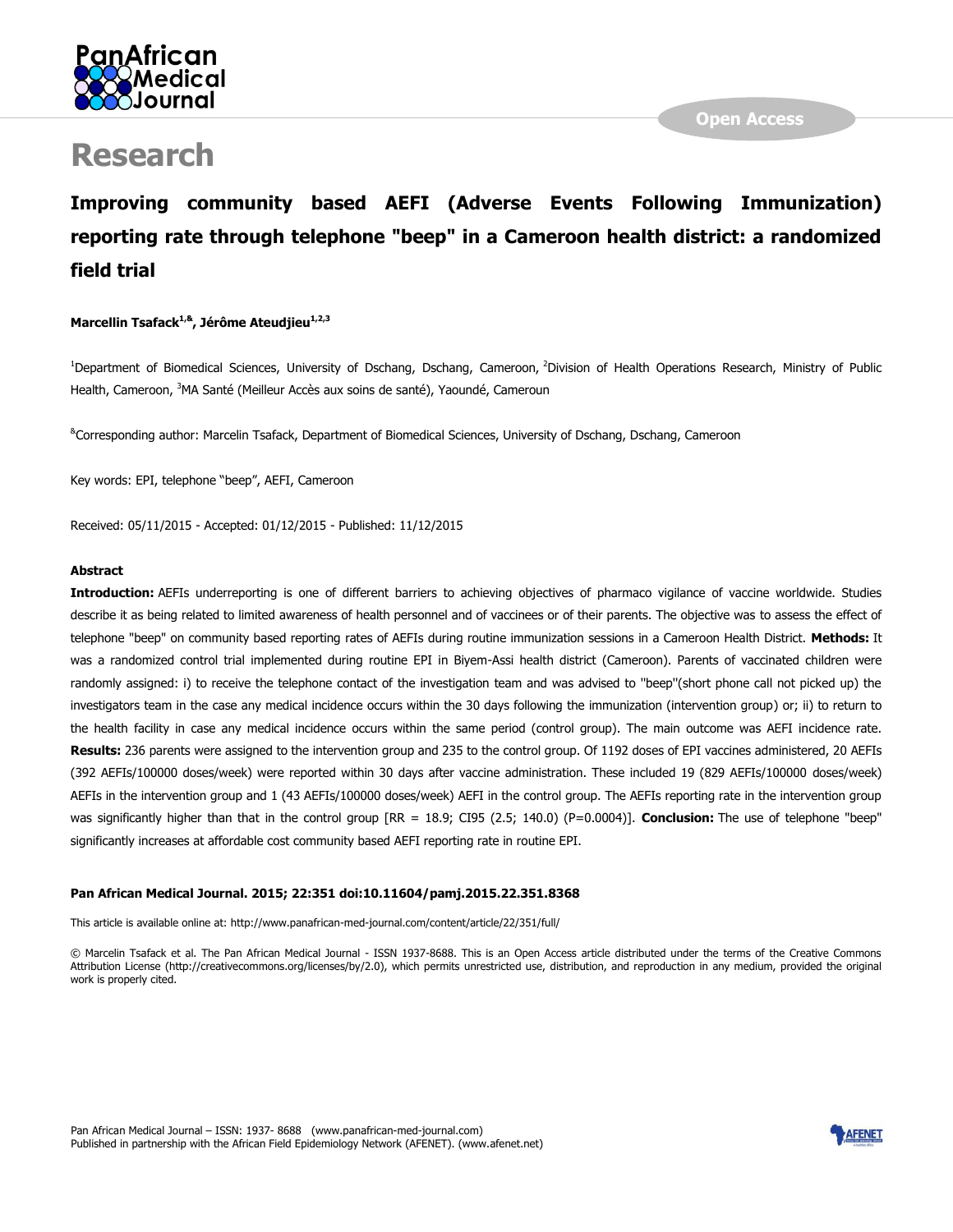## **Introduction**

Adverse events following immunization (AEFI) surveillance is a recommendation for the Expanded Program on Immunization (EPI) at national and international levels [\[1-5\]](http://www.panafrican-med-journal.com/content/article/22/351/full/#ref1). However it is limited due to low reporting rate, often explained by many reasons [\[6-8\]](http://www.panafrican-med-journal.com/content/article/22/351/full/#ref6). The situation is more serious in the developing countries due to limited resources, geographical and cultural inaccessibility to health facilities [\[9-11\]](http://www.panafrican-med-journal.com/content/article/22/351/full/#ref9). Health facility based AEFI detection and reporting by health personnel is currently recommended in the Cameroon national EPI SOPs [\[12\]](http://www.panafrican-med-journal.com/content/article/22/351/full/#ref12). However, AEFI reporting forms are rarely filled and transmitted through the right channel as required. This situation has not yet been investigated but may can be explained by weakness of the surveillance system and inaccessibility of health facilities to populations due to lack of awareness, enclave and believes of the population [\[11-](http://www.panafrican-med-journal.com/content/article/22/351/full/#ref11) 16]. Several strategies have been tested to improve the AEFI detection and reporting rates including standardized health facility supervision [\[17\]](http://www.panafrican-med-journal.com/content/article/22/351/full/#ref17) and SMS reminder [\[17-](http://www.panafrican-med-journal.com/content/article/22/351/full/#ref17) 20].In a study in Cameroon, 451 health facilities were randomly assigned to receive either weekly standardized "short message service" (sms) text messages or a weekly standardized supervisory visits or no intervention for four weeks after immunization campaign. Furthermore, a study in Australia for five months a cohort of 3,047 pregnant women who received the 2013 trivalent influenza vaccine (TIV)) provided mobile telephone numbers and were sent sms inquiring whether they had experienced an AEFI [\[18\]](http://www.panafrican-med-journal.com/content/article/22/351/full/#ref18). Moreover, in another study in the united states (US), for 19 months 3226 adults and parents of paediatric patients who received routine vaccination were sent an sms by smart vax, a prototypic active monitoring system for AEFI, inquiring whether they had experience an AEFI [\[19\]](http://www.panafrican-med-journal.com/content/article/22/351/full/#ref19). Though beneficial to an extent, their effectiveness is limited since certain strategies had no significant effect or no control strategy. Besides, all these strategies are very costly strategy is needed to ensure universal benefit. We believed that using telephone "beep" is less costly and would increase reporting rate of AEFI, higher than the reporting rate of the routine AEFI surveillance activities. This study was conducted to assess during routine immunization in a health district in Cameroon, the effect of telephone "beep" on community based AEFI reporting rate.

## **Methods**

#### **Ethical statement**

An ethical approval was obtained from the national ethics committee of Cameroon on health research before implementation of the study (N° 2013/11/389/L/CNERSH/SP)

#### **Study design**

This was a randomized controlled field trial. Parents meeting inclusion criteria were randomly assigned to receive (i) a telephone contact of the investigation team and was advised to call back in the case any medical incidence occurs within the 30 days following the immunization or (ii) was advised as routinely recommended to return to the health facility in case any medical event occurs during the indicated period. The primary outcome was the incidence of AEFI per 100 parents per month reported. Informed consent of all participants was obtained after the procedure and objective of the study explained to them.

#### **Target Population**

The study targeted parents coming with their children for vaccination to the district hospital of Biyem-Assi-Yaoundé, these parents were eligible for the study. Inclusion criteria for parents in the study included possession of a mobile phone and accepting to participate.

#### **Interventions**

#### **Intervention**

Mobile phone signal or "beep": Parents in the interventional group received a telephone contact of the investigation team and advised to call back in the case any medical event occurs within 30 days following the immunization

#### **Control**

Parents in the control group receive the routine advice as required to come back in the health facility in case any event occurs during the indicated period after immunization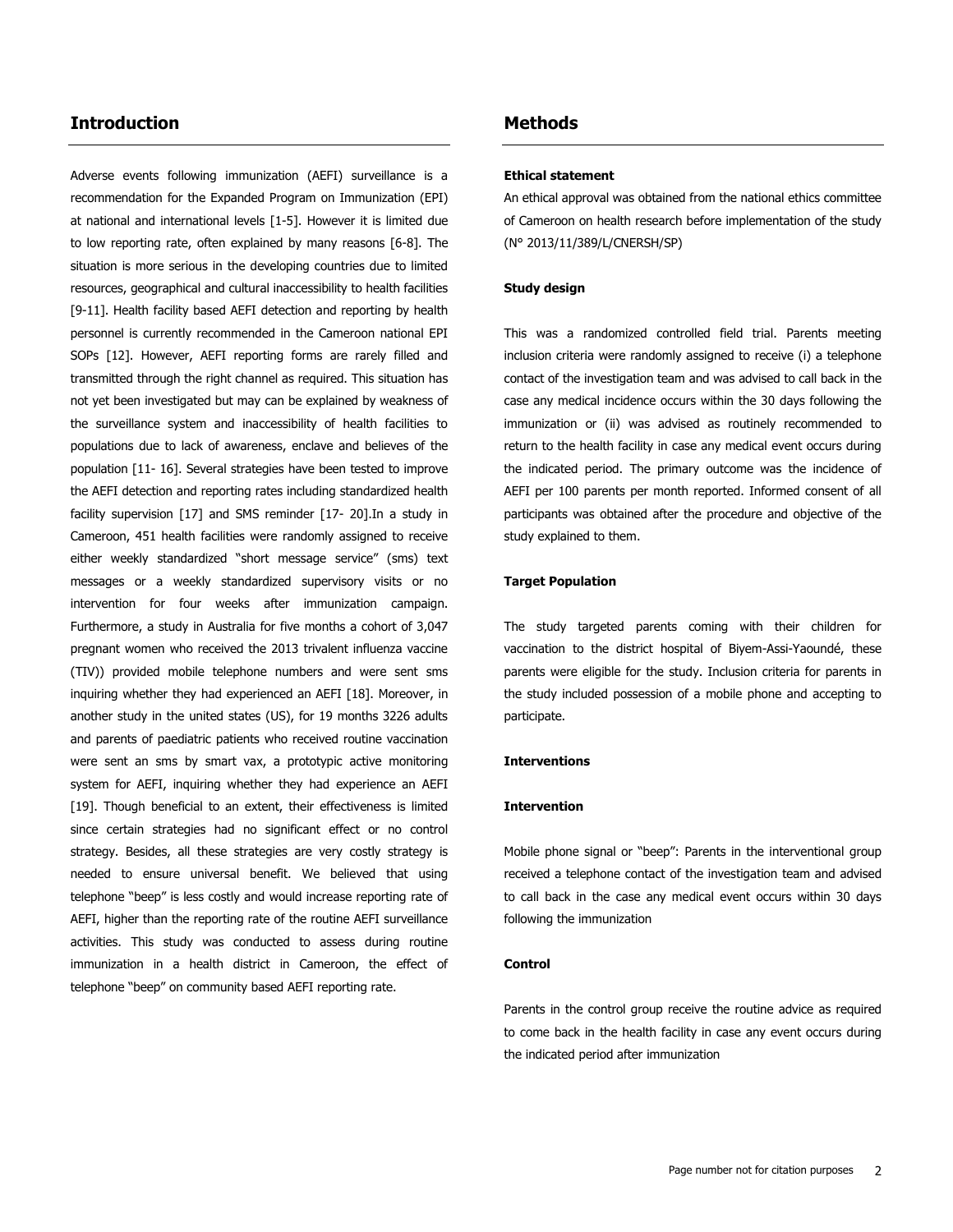#### **Outcome**

The primary outcome was the incidence of AEFI per 100 parents per month reported during intervention period. The numerator being the sum of detected and reported AEFI and the denominator the number of parents multiplied by the number of month of follow-up. Information concerning the telephone number of parents, the age, sex and type of vaccine taken by the child were collected in a follow-up grid.

#### **Sample size**

Sample size calculation was based on the test of null hypothesis that there is no difference between telephone "beep" usage on AEFI reporting rate compared to returning to the health facility as routinely advised. The level of significance was set at 0.05. The sample size was calculated using the Oxford university press publications on methods for field trial interventions against tropical diseases. Assuming telephone "beep" increases reporting to 50%,with the relative reporting rate ratio (RR) as 1.5.To account for 20% drop out rate, the sample size was increased to 447.

#### **Randomization**

A restrictive randomization was used. It was an allocation with a block size of two and two interventions named A and B. Therefore, four allocation sequences were possible (AA, AB, BA, BB). Each allocation sequence was numbered from one to four and using a table of random numbers, for each 2 participants, a number was randomly selected to choose the appropriate sequence. The random allocated sequence was generated by the principal investigator; the enrollment and assignation of participants were done by the investigation team (principal investigator and two master students in public health).Blinding here was not necessary because the study obliged to the participants or investigator to know group belongings.

#### **Statistical analysis**

The incidence rate of reported AEFI was estimated per study group and measured by estimating the number of AEFI detected and reported per 100parents per month. The effect or the difference in reporting rates in the both groups were estimated by calculating the relative incidence rate (RR) .The chi-squared test permitted us to compare reporting rates and the p value indicated the significance

of the effect (degree of significance fixed at 5%). All analysis was done by the software epi-infos 3.5.3 version.

## **Results**

Recruitment and participants flow

From the 23/12/2013 up to the 23/01/2014 a total of the 509 parents were asked to participate to the study 38(7.4%) were excluded; reason for exclusion was essentially absence of cell phone. A total of 471 (92.5%) parents were included and assigned to each of the two groups, 236(50.1%) and 235 (49.8%) in the interventional and control group respectively. The same proportions received intended interventions and were analyzed for AEFI reporting. [Figure 1](javascript:PopupFigure() shows the enrollment and assignment of participants in the flow. The vaccine against poliomyelitis, the pentavalent (DPT-HepB+Hib) and the pneumo-13 were vaccines mostly administered. Apart from the intervention there was no statistical significant difference between the two groups concerning the sex and the age of children. [Table 1](javascript:void(0)) shows the sex, age and vaccine administered to participants by study groups. 1192 doses of vaccines were administered to 471 children.

Outcomes and risk estimations

For one month of follow-up, a total of 20(4.2%) AEFI have been detected and reported spontaneously, 19 in interventional group and 01in the control group. The reporting rate in the interventional group (8.1%/month) was significantly higher than the rate in the control group (0.4%/month), [RR = 18.9; CI 95 (2.5; 140.0) (P=0.0004)] .The attributable risk was 7.6% and the attributable fraction 0.94. Nine (45%) of AEFI were local reactions at the site of injection and 7(35%) fever.

### **Discussion**

Our study suffers from bias and limits. The number of participants included in the survey was limited. The effect of telephone "beep" on the reporting rate of AEFI was gotten after a study on a small sample. It would be difficult to extrapolate this result to the region or the country. Our study suffers from bias and limits. The number of participants included in the survey was limited. Furthermore all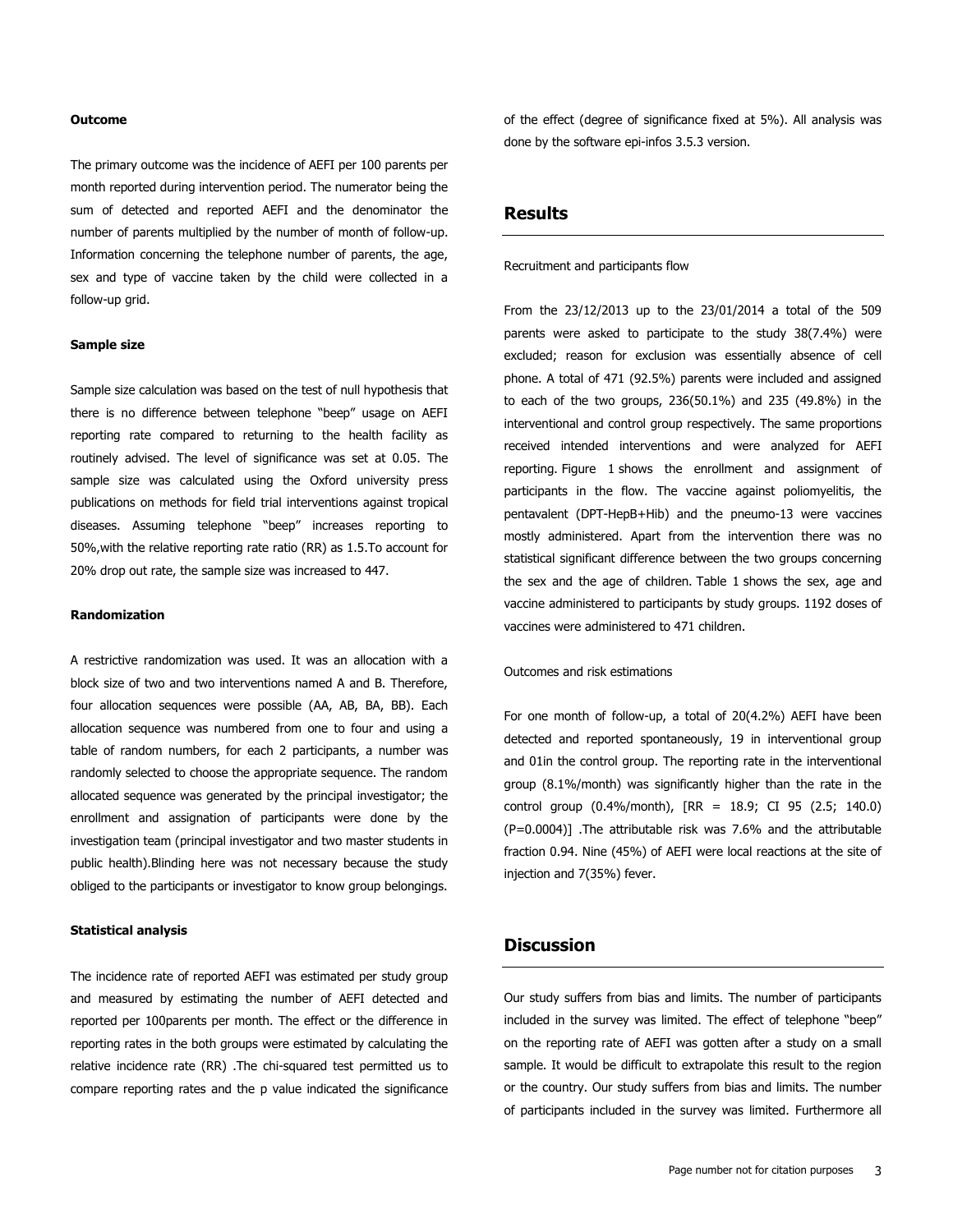participants were recruited in the district hospital of Biyem-Assi-Yaoundé. Is possible that the majority of participants were residents of an urban zone and therefore more accustomed to the use of the telephone "beep". It could have introduced a selection bias because it would be difficult to say with certainty that rural zone residents will respond likely to those of the urban zones concerning the use of telephone "beep" for the surveillance of the AEFI. The reporting rate in the interventional group was significantly higher than the rate in the control group, (P=0.0004)]. The interest of this study is to identify an intervention as the use of the telephone "beep" to improve the community based AEFI reporting rate. In Cameroon, mobile phone operators cover the 10 regions of the country. "Mobile Telephone Network" (MTN) covers 84% of the population and orange 90% [\[21\]](http://www.panafrican-med-journal.com/content/article/22/351/full/#ref21).

To the best of our knowledge, no study has been done on the reporting of AEFI based on the use of telephone "beep". Nevertheless, other strategies tested us were revealed beneficial. A study using SMS for AEFI reporting was done in Cambodia. For 132 SMS sent, AEFI reporting rate for 51 days was 17.4% [\[20\]](http://www.panafrican-med-journal.com/content/article/22/351/full/#ref20). This rate is superior to the one we got in our study concerning interventional group (8.4%). The difference in composition and in number of our samples could explain this difference. Another study testing automated text messages to monitor AEFI, produced results that are in line with the one obtained by this study. The proportion of respondent who reported possible AEFI was 11.3% [\[19\]](http://www.panafrican-med-journal.com/content/article/22/351/full/#ref19). But comparably to our study, there was no significant difference in proportion of reported AEFI between patients who replied by sms and those who did not respond by sms but were subsequently contacted by a telephone. Mobile phone based tools like sms have the capacity to complement existing passive reporting systems but the implication of a cost could be a barrier to reporting compared to our strategy. The absence of a control group during sms studies also show limits in proving the contribution of sms to improve rate of AEFI reporting, which was taken into account in our study. Another strategy was tested in Cameroon, concerning the effect of supervision on reporting rate. Supervision was more effective than sms or routine surveillance activities in improving AEFI reporting rate [\[17\]](http://www.panafrican-med-journal.com/content/article/22/351/full/#ref17). This strategy though beneficial, there is weakness of the health system in our context to conduct supervision. The use of telephone "bip" or signal easy to learn and to use or implement compared to supervision is an added value. Considering the limits of this study, it reveals that the use of telephone "bip" increases significantly community based AEFI reporting rate and can be used in Cameroon where the system of pharmaco vigilance needs an

improvement. This strategy, free of charge, easy to use and to learn, simple compared to other strategies, could render this one best for community based AEFI reporting rate.

## **Conclusion**

The use of telephone "bip" increases significantly community based AEFI reporting rate,  $[RR = 18.9; CI95 (2.5; 140.0) (p=0.0004)].$  This strategy could be tested to a larger scale and recommended as a surveillance tool of AEFI and adverse effects of drugs on Cameroonian market and why not apply for surveillance of community based diseases.

## **Competing interests**

Authors declare no competing interests.

## **Authors' contributions**

MT and JA conceived the study, organized and coordinated collection of field data and guided the study design. Tm analyzed the data and drafted the final manuscript. All authors have read and agreed to the final version of this manuscript and have equally contributed to its content and to the management of the case. All authors read and approuved the final manuscript.

## **Acknowledgments**

We would like to grant special acknowledgement for the achievement of this work to: the Health District service of BIYEM-ASSI for accepting and facilitating data collection. The association «Meilleur Accès aux Soins de santé» (MASANTE), for financial support, Armel T and Blanche E for the acquisition of data. All those who contributed substantially to the realization of this work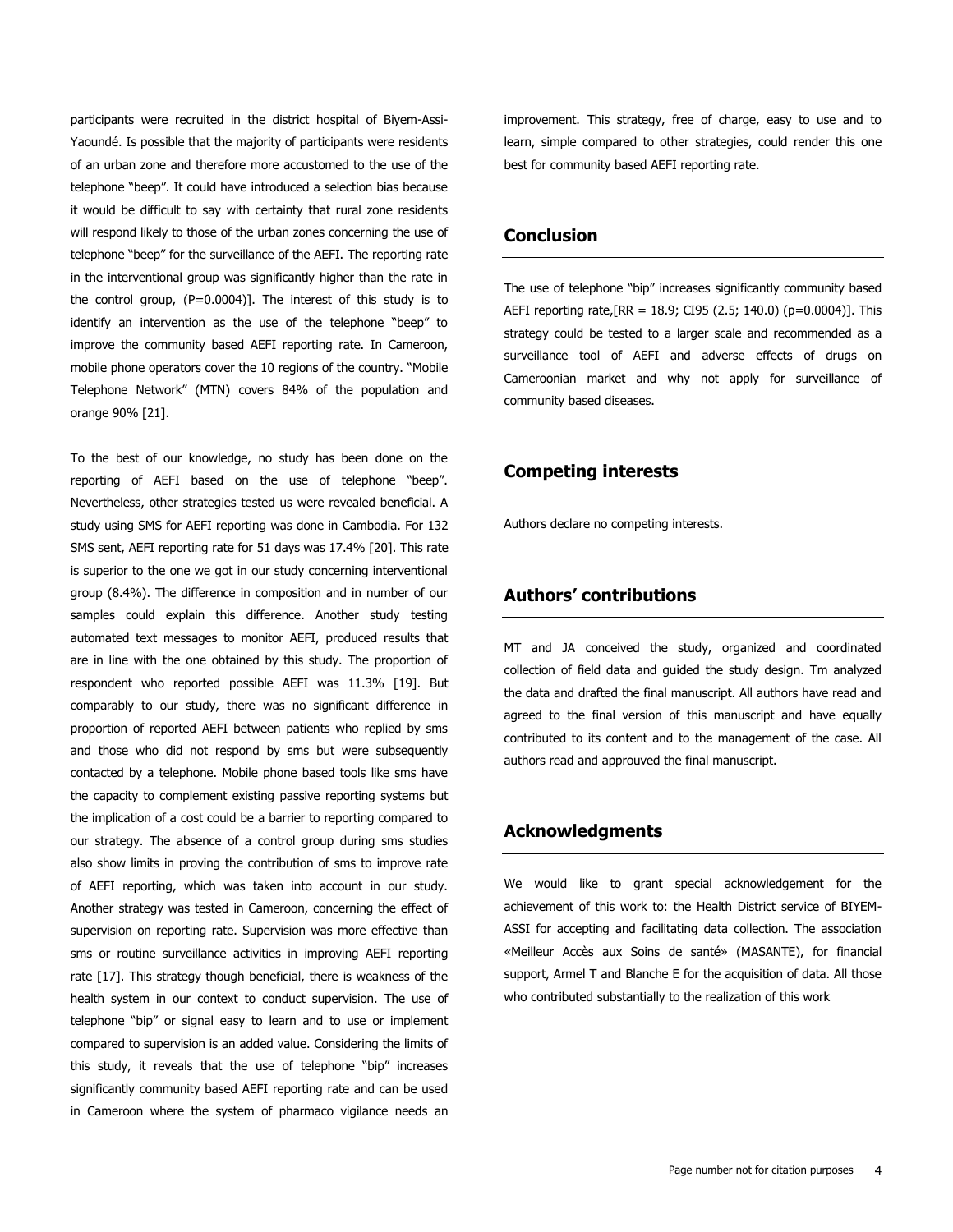## **Tables and figures**

**[Table 1](javascript:void(0))**: Sex, age and vaccines administered to participants by study group

**[Figure 1](javascript:PopupFigure()**: Participants flow diagram at district hospital of Biyem-Assi (Cameroon), from December 2013 to February 2014

## **References**

- 1. World Health Organization. Immunization safety.2002. http://vaccine-safetytraining.org/tl\_files/vs/pdf/PAHO\_ImmSafety.pdf. Accessed on 05 December, 2013. **Google [Scholar](http://scholar.google.com/scholar?hl=en&q=+Immunization+safety)**
- 2. World Health Organization. Vaccine safety basics.2013. http://www.who.int/vaccine\_safety/initiative/tech\_support/Vac cine-safety-E-course-manual.pdf. Accessed on 05 December, 2013. **[Google Scholar](http://scholar.google.com/scholar?hl=en&q=+Vaccine+safety+basics)**
- 3. Graham JE, Borda-Rodriguez A, Huzair F, Zinck E. Capacity for a global vaccine safety system: the perspective of national regulatory authorities. Vaccine. 2012 Jul 13;30(33):4953- 9. **[PubMed](http://www.ncbi.nlm.nih.gov/entrez/query.fcgi?db=PubMed&cmd=Search&doptcmdl=Citation&defaultField=Title+Word&term=Graham%20JE1%5bauthor%5d+AND++Capacity+for+a+global+vaccine+safety+system:+the+perspective+of+national+regulatory+authorities)** | **[Google Scholar](http://scholar.google.com/scholar?hl=en&q=+Capacity+for+a+global+vaccine+safety+system:+the+perspective+of+national+regulatory+authorities)**
- 4. World Health Organization. Surveillance of Adverse Events Following Immunization against yellow fever. 2010. http://www.who.int/csr/resources/publications/HSE\_GAR\_ERI\_ 2010\_1ENw.pdf. Accessed on 10 December 2013. **[Google](http://scholar.google.com/scholar?hl=en&q=+Surveillance+of+Adverse+Events+Following+Immunization+against+yellow+fever)  [Scholar](http://scholar.google.com/scholar?hl=en&q=+Surveillance+of+Adverse+Events+Following+Immunization+against+yellow+fever)**
- 5. Ministry of public health (Cameroon). Decision N° 2013/093 of 03 April 2013 reorganizing ministry of public health.2013. **[Google Scholar](http://scholar.google.com/scholar?hl=en&q=+Decision+N%B0+2013/093+of+03+April+2013+reorganizing+ministry+of+public+health)**
- 6. Mehta U, Milstien J, Duclos P, Folb P. Developing a national system for dealing with Adverse Events Following Immunization. Bull World health Organ. 2000; 78(2): 170- 2. **[PubMed](http://www.ncbi.nlm.nih.gov/entrez/query.fcgi?db=PubMed&cmd=Search&doptcmdl=Citation&defaultField=Title+Word&term=Mehta%20U%5bauthor%5d+AND++Developing+a+national+system+for+dealing+with+Adverse+Events+Following+Immunization)** | **[Google Scholar](http://scholar.google.com/scholar?hl=en&q=+Developing+a+national+system+for+dealing+with+Adverse+Events+Following+Immunization)**
- 7. Parrella A, Braunack-Mayer A, Gold M, Marshall H, Baghurst P. Healthcare providers' knowledge, experience and challenges of reporting adverse events following immunisation: a qualitative study. BMC Health Serv Res. 2013 Aug 15;13:313. **[PubMed](http://www.ncbi.nlm.nih.gov/entrez/query.fcgi?db=PubMed&cmd=Search&doptcmdl=Citation&defaultField=Title+Word&term=Parrella%20A1%5bauthor%5d+AND++Healthcare+providers+knowledge+experience+and+challenges+of+reporting+adverse+events+following+immunisation:+a+qualitative+study)** | **[Google Scholar](http://scholar.google.com/scholar?hl=en&q=+Healthcare+providers+knowledge+experience+and+challenges+of+reporting+adverse+events+following+immunisation:+a+qualitative+study)**
- 8. Bonhoeffer J, Zumbrunn J, Heininger U. Reporting of vaccine safety data in publications; a systematic review. Pharmacoepidemiol Drugs saf. 2004; 14(2):101-106. **[PubMed](http://www.ncbi.nlm.nih.gov/entrez/query.fcgi?db=PubMed&cmd=Search&doptcmdl=Citation&defaultField=Title+Word&term=Bonhoeffer%20J%5bauthor%5d+AND++Reporting+of+vaccine+safety+data+in+publications;+a+systematic+review)** | **[Google Scholar](http://scholar.google.com/scholar?hl=en&q=+Reporting+of+vaccine+safety+data+in+publications;+a+systematic+review)**
- 9. Peters D, Garg A, Bloom G, Walker D, Brieger W, Hafizur R. Poverty and access to health care in developing countries. Ann N Y Acad Sci. 2008; 1136(1):161-171. **[PubMed](http://www.ncbi.nlm.nih.gov/entrez/query.fcgi?db=PubMed&cmd=Search&doptcmdl=Citation&defaultField=Title+Word&term=Peters%20D%5bauthor%5d+AND++Poverty+and+access+to+health+care+in+developing+countries)** | **[Google](http://scholar.google.com/scholar?hl=en&q=+Poverty+and+access+to+health+care+in+developing+countries)  [Scholar](http://scholar.google.com/scholar?hl=en&q=+Poverty+and+access+to+health+care+in+developing+countries)**
- 10. Ministry of health, Republic union of Myanmar. Expanded programme on immunization Myanmar multiyear plan. 2012- 2016. ww.nationalplanningcycles.org/sites/default/files/country\_docs/ Myanmar/cmyp\_2012-2016\_12\_nov\_11\_.pdf.Accessed on 15 December,2013. **[Google Scholar](http://scholar.google.com/scholar?hl=en&q=+Expanded+programme+on+immunization+Myanmar+multiyear+plan)**
- 11. World Health Organization. Global vaccine safety blueprint; the landscape analysis. 2012. http://apps.who.int/iris/bitstream/10665/70854/1/WHO\_IVB\_1 2.04\_eng.pdf. Accessed on 15/12/2013.**[Google Scholar](http://scholar.google.com/scholar?hl=en&q=+Global+vaccine+safety+blueprint;+the+landscape+analysis)**
- 12. Ministry of Public Health. Standard operating procedure for EPI in Cameroon. 2009. http://minsante-cdnss.cm/content/normeset-standards-du-programme-elargi-de-vaccination. Accessed on 10 November, 2013. **[Google Scholar](http://scholar.google.com/scholar?hl=en&q=+Standard+operating+procedure+for+EPI+in+Cameroon)**
- 13. Ministère de la santé publique du cameroun, Comité d'experts MAPI. Rapport finale surveillance des Manifestations Postvaccinales indésirables de la campagne de vaccination contre la rougeole. 2012. Direction de la pharmacie, du médicament et des laboratoires. **[Google Scholar](http://scholar.google.com/scholar?hl=en&q=+Rapport+finale+surveillance+des+Manifestations+Post-vaccinales+ind%E9sirables+de+la+campagne+de+vaccination+contre+la+rougeole)**
- 14. Hubert Balique. Rapport d'étape de la consultation d'appui à la reforme hospitalière au cameroun. 2013. http://info.worldbank.org/etools/docs/library/233097/reform% 20hospitaliere/docs/Cameroun/Rapport%20reforme%20hospit aliere%20balique.pdf. Accessed on 20 December,2013. **[Google Scholar](http://scholar.google.com/scholar?hl=en&q=+Rapport+d?%E9tape+de+la+consultation+d?appui+%E0+la+reforme+hospitali%E8re+au+cameroun)**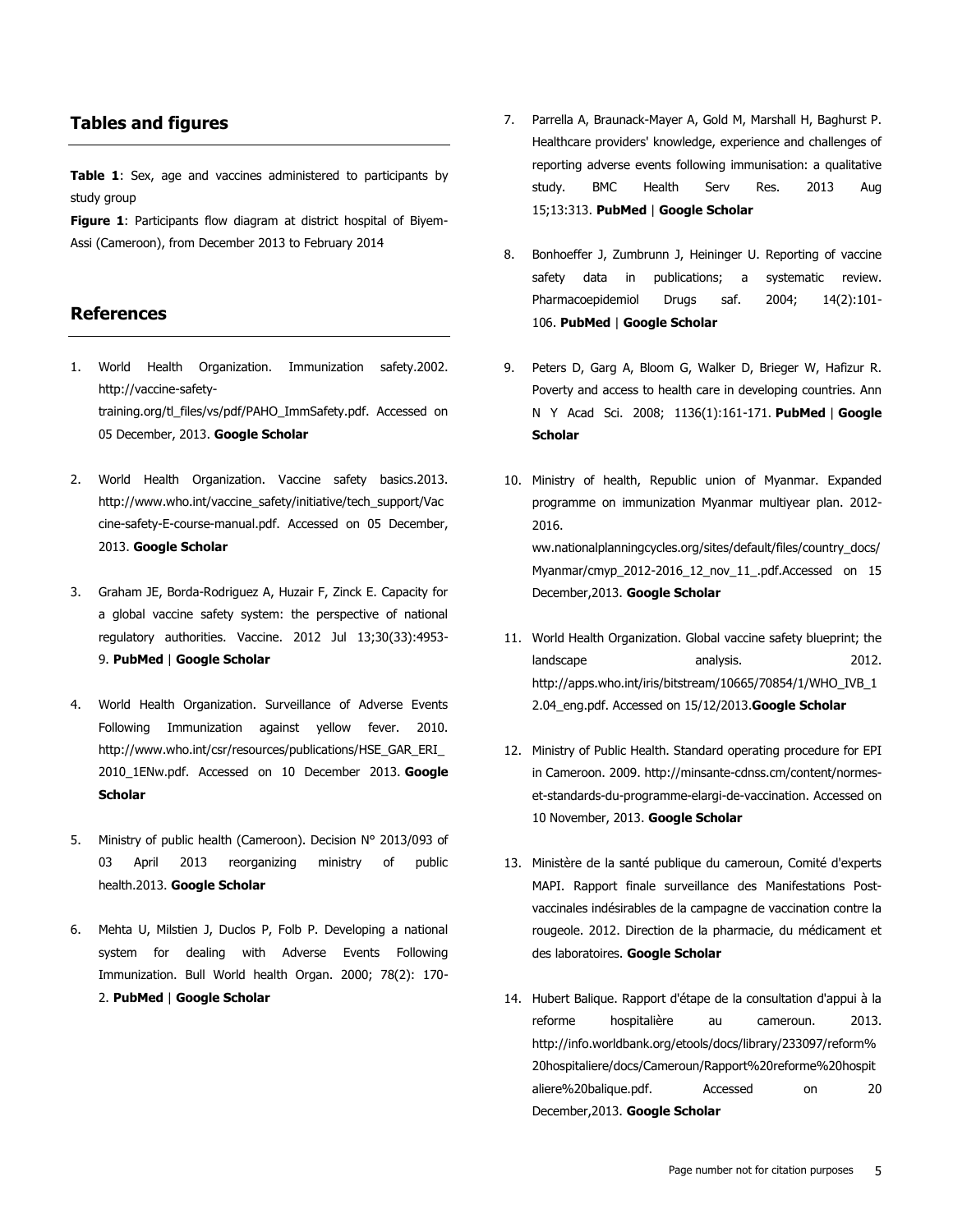- 15. Mba Robert, Messi Fredéric, Ongolo Pierre. Retaining human ressources for Health in remote rural areas in Cameroon.Centre for development of best practices in health- central hospital Yaounde Cameroon.2011. **[Google Scholar](http://scholar.google.com/scholar?hl=en&q=+Retaining+human+ressources+for+Health+in+remote+rural+areas+in+Cameroon)**
- 16. Owona Essomba, Malcolm Bryant, Bodart Claude. The reorientation of primary health care in Cameroon: rational, obstacles and constraints. Health policy plan. 1993;8(3):232- 239. **[PubMed](http://www.ncbi.nlm.nih.gov/entrez/query.fcgi?db=PubMed&cmd=Search&doptcmdl=Citation&defaultField=Title+Word&term=Owona%20Essomba%5bauthor%5d+AND++The+reorientation+of+primary+health+care+in+Cameroon:+rational+obstacles+and+constraints)** | **[Google Scholar](http://scholar.google.com/scholar?hl=en&q=+The+reorientation+of+primary+health+care+in+Cameroon:+rational+obstacles+and+constraints)**
- 17. Ateudjieu J, Stoll B, Nguefack-Tsague G, Tchangou C, Genton B. Vaccines safety; effect of supervision or SMS on reporting rates of adverse events following immunization (AEFI) with meningitis vaccine (MenAfriVac?): a randomized controlled trial. Vaccine. 2014 Sep 29;32(43):5662-8. **[PubMed](http://www.ncbi.nlm.nih.gov/entrez/query.fcgi?db=PubMed&cmd=Search&doptcmdl=Citation&defaultField=Title+Word&term=Ateudjieu%20J1%5bauthor%5d+AND++Vaccines+safety;+effect+of+supervision+or+SMS+on+reporting+rates+of+adverse+events+following+immunization+(AEFI)+with+meningitis+vaccine+(MenAfriVac?):+a+randomized+controlled+trial)** | **[Google](http://scholar.google.com/scholar?hl=en&q=+Vaccines+safety;+effect+of+supervision+or+SMS+on+reporting+rates+of+adverse+events+following+immunization+(AEFI)+with+meningitis+vaccine+(MenAfriVac?):+a+randomized+controlled+trial)  [Scholar](http://scholar.google.com/scholar?hl=en&q=+Vaccines+safety;+effect+of+supervision+or+SMS+on+reporting+rates+of+adverse+events+following+immunization+(AEFI)+with+meningitis+vaccine+(MenAfriVac?):+a+randomized+controlled+trial)**
- 18. Regan AK, Blyth CC, Mak DB, Richmond PC, Effler PV. Using sms to monitor AEFI trivalent influenza vaccination in pregnant women. ANZSOG. 2014; 54(6):522-528. **[PubMed](http://www.ncbi.nlm.nih.gov/entrez/query.fcgi?db=PubMed&cmd=Search&doptcmdl=Citation&defaultField=Title+Word&term=Regan%20AK%5bauthor%5d+AND++Using+sms+to+monitor+AEFI+trivalent+influenza+vaccination+in+pregnant+women)** | **[Google](http://scholar.google.com/scholar?hl=en&q=+Using+sms+to+monitor+AEFI+trivalent+influenza+vaccination+in+pregnant+women)  [Scholar](http://scholar.google.com/scholar?hl=en&q=+Using+sms+to+monitor+AEFI+trivalent+influenza+vaccination+in+pregnant+women)**
- 19. Leeb A, Regan AK, Peters IJ, Leeb C, Leeb G, Effler PV. Using automated text messages to monitor Adverse Events following immunization in general practice. MJA. 2014 Apr 21;200(7):416-8. **[PubMed](http://www.ncbi.nlm.nih.gov/entrez/query.fcgi?db=PubMed&cmd=Search&doptcmdl=Citation&defaultField=Title+Word&term=Leeb%20A%5bauthor%5d+AND++Using+automated+text+messages+to+monitor+Adverse+Events+following+immunization+in+general+practice)** |**[Google Scholar](http://scholar.google.com/scholar?hl=en&q=+Using+automated+text+messages+to+monitor+Adverse+Events+following+immunization+in+general+practice)**
- 20. Baron S, Goutard F, Nguon K, Tarantola A. Use of a text message-based pharmacovigilance tool in Cambodia: pilot study. J Med Internet Res. 2013 Apr 16;15(4):e68. **[PubMed](http://www.ncbi.nlm.nih.gov/entrez/query.fcgi?db=PubMed&cmd=Search&doptcmdl=Citation&defaultField=Title+Word&term=Baron%20S1%5bauthor%5d+AND++Use+of+a+text+message-based+pharmacovigilance+tool+in+Cambodia:+pilot+study)** | **[Google Scholar](http://scholar.google.com/scholar?hl=en&q=+Use+of+a+text+message-based+pharmacovigilance+tool+in+Cambodia:+pilot+study)**
- 21. Cameroon-web Telecommunications. http://www.cameroonweb.com/CameroonHomePage/communi cation. Accessed on 20 December 201[3.](http://scholar.google.com/scholar?hl=en&q=++http://www)**[Google Scholar](http://scholar.google.com/scholar?hl=en&q=++http://www)**

| <b>Caracteristic</b>                                                                                |              | <b>Beep Group</b> |      | <b>Non-beep Group</b> |       | P value |
|-----------------------------------------------------------------------------------------------------|--------------|-------------------|------|-----------------------|-------|---------|
|                                                                                                     | E.           | E(n)              | P(%) | E(n)                  | P(% ) |         |
| Sex                                                                                                 | Male         | 118               | 50.0 | 126                   | 53.6  | 0.43    |
|                                                                                                     | Female       | 118               | 50.0 | 109                   | 46.4  | 0.43    |
| group(in<br>Age                                                                                     | < 1          | 40                | 16.9 | 43                    | 18.3  | 0.70    |
| weeks)                                                                                              | $[2-6]$      | 55                | 23.3 | 45                    | 19.1  | 0.20    |
|                                                                                                     | $[7 - 10]$   | 45                | 19.1 | 42                    | 17.9  | 0.64    |
|                                                                                                     | $[11 - 14]$  | 37                | 15.7 | 51                    | 21.1  | 0.09    |
|                                                                                                     | $[15 - 52]$  | 45                | 19.1 | 48                    | 20.4  | 0.71    |
|                                                                                                     | > 52         | 14                | 5.9  | 06                    | 2.6   | 0.06    |
| Vaccine                                                                                             | <b>BCG</b>   | 40                | 16.9 | 46                    | 19.6  | 0.60    |
|                                                                                                     | <b>OPV</b>   | 177               | 75   | 180                   | 76.9  | 0.62    |
|                                                                                                     | <b>PENTA</b> | 137               | 58.1 | 135                   | 57.4  | 0.89    |
|                                                                                                     | Pneumo       | 136               | 57.6 | 135                   | 57.4  | 0.96    |
|                                                                                                     | MV           | 45                | 19.1 | 48                    | 20.4  | 0.71    |
|                                                                                                     | <b>YFV</b>   | 45                | 19.1 | 48                    | 20.4  | 0.71    |
| BCG: Bacille de Calmette et Guérin - E: Effectif - P: percentage - OPV: 386 Oral Poliomyelitis      |              |                   |      |                       |       |         |
| Vaccine- PENTA: Diphteria, pertusis, Tetanus, Hepatitis B, Haemophilus- YFV: Yellow fever vaccine - |              |                   |      |                       |       |         |
| MV: Measles Vaccine                                                                                 |              |                   |      |                       |       |         |